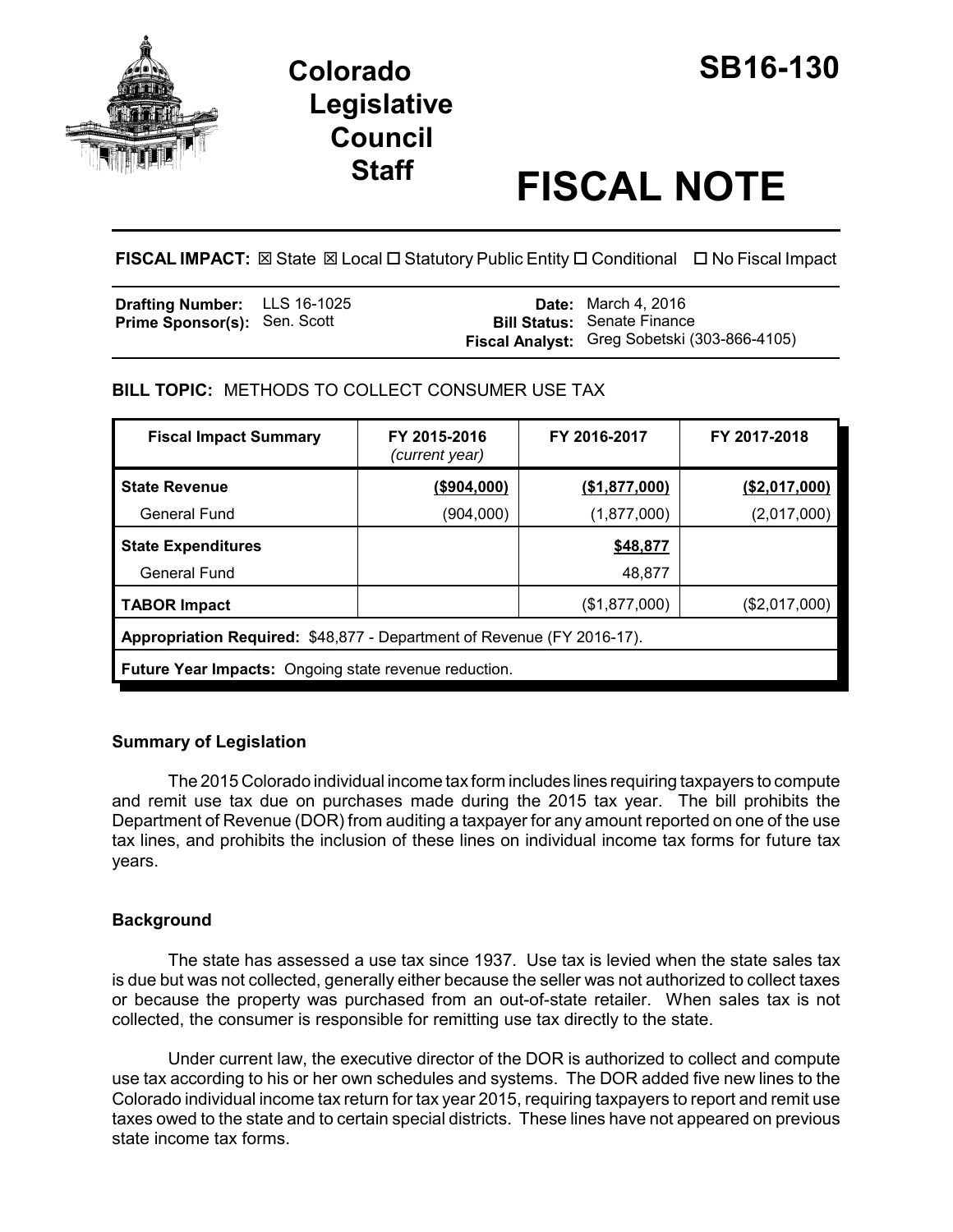March 4, 2016

#### **State Revenue**

The bill reduces state General Fund revenue by \$904,000 in the current FY 2015-16, \$1,877,000 in FY 2016-17, \$2,017,000 in FY 2017-18, and similar amounts in subsequent years. The estimate for FY 2015-16 represents a half-year impact.

*Assumptions.* The bill is assumed to reduce General Fund use tax revenue beginning in tax year 2016. Through March 2, 2016, the DOR had received and processed 824,115 individual income tax returns for tax year 2015, assumed to represent approximately 30.8 percent of the total population of returns. Use taxes were remitted on 2.4 percent of returns, with the average taxpayer reporting use tax remitting \$26.84. These figures are assumed to be representative of the total population of use taxpayers and use tax payments for tax year 2015. For 2016 and subsequent tax years, the revenue reduction is grown by the December 2015 LCS sales tax revenue forecast. It is assumed that the percentage of taxpayers reporting use tax collections on their state income tax forms will remain consistent with the 2015 rate in future years.

The bill is not expected to affect state use tax revenue for tax year 2015. The revenue reduction for the current FY 2015-16 represents a half-year impact for the revenue reduction expected for tax year 2016.

#### **TABOR Impact**

This bill reduces state revenue from use taxes, which will reduce the amount of money required to be refunded under TABOR. TABOR refunds are paid out of the General Fund. Since the bill reduces both revenue to the General Fund and the refund obligation by equal amounts, there is no net impact on the amount of money available in the General Fund for the budget. However, the bill will reduce money available for the General Fund budget in the future during years the state does not collect money above the TABOR limit.

The state is not expected to collect a TABOR surplus in the current FY 2015-16.

#### **State Expenditures**

This bill will increase state General Fund expenditures by \$48,877 in FY 2016-17 only. Expenditures are summarized in Table 1 and detailed below.

| Table 1. Expenditures Under SB16-130    |            |            |  |  |
|-----------------------------------------|------------|------------|--|--|
| <b>Cost Components</b>                  | FY 2016-17 | FY 2017-18 |  |  |
| <b>Computer Programming and Testing</b> | \$47,677   |            |  |  |
| Document Management                     | 1.200      |            |  |  |
| <b>TOTAL</b>                            | \$48,877   | \$0        |  |  |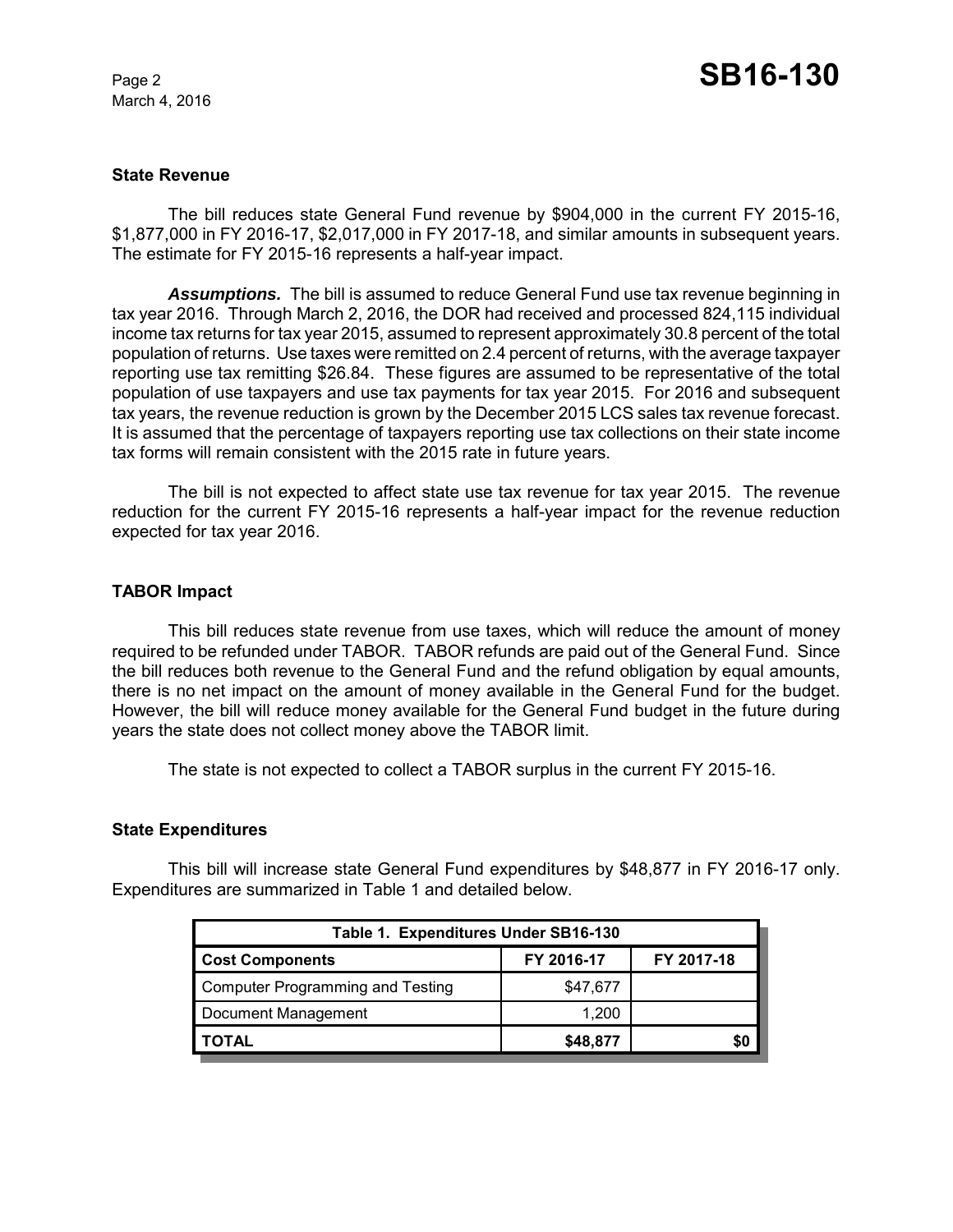March 4, 2016

*Department of Revenue.* This bill requires changes to the DOR's GenTax software system. Changes are programmed by a contractor at a rate of \$200 per hour. The changes in this bill, including removal of the use tax lines from the individual income tax form and associated data mapping, are expected to increase General Fund expenditures by \$40,000, representing 200 hours of programming. All GenTax programming changes are tested by department staff. Testing for this bill will require expenditures for contract personnel totaling \$7,677, representing 320 hours of testing at a rate of \$23.99 per hour. Additionally, the bill requires changes to the paper tax form. Costs of \$1,200 for document management will be reappropriated to the Department of Personnel and Administration.

#### **Local Government Impact**

Beginning FY 2015-16, the bill reduces revenue to special districts for which the DOR collects use tax. The impact to individual special districts will depend on the amount of use tax remitted from taxpayers in each district and the district use tax base and tax rate. The Regional Transportation District (RTD) and the Scientific and Cultural Facilities District (SCFD) are expected to experience revenue reductions as a result of the bill. Assuming that approximately 61.9 percent of state taxable sales occur in these districts, and that state and local use tax bases are the same, the bill is expected to decrease RTD and SCFD use tax revenue by the amounts shown in Table 2.

| Table 2. Special District Revenue Reduction Under SB16-130 |                              |             |            |  |
|------------------------------------------------------------|------------------------------|-------------|------------|--|
|                                                            | FY 2015-16<br>(current year) | FY 2016-17  | FY 2017-18 |  |
| <b>Regional Transportation District</b>                    | (\$193,000)                  | (\$400,000) | (430,000)  |  |
| Scientific and Cultural Facilities District                | (19,000)                     | (40,000)    | (43,000)   |  |

#### **Effective Date**

The bill takes effect upon signature of the Governor, or upon becoming law without his signature.

## **State Appropriations**

For FY 2016-17, the bill requires a General Fund appropriation of \$48,877 to the Department of Revenue. From this amount, \$1,200 should be reappropriated to the Department of Personnel and Administration.

#### **State and Local Government Contacts**

| Counties              | Information Technology                  |
|-----------------------|-----------------------------------------|
| <b>Municipalities</b> | <b>Regional Transportation District</b> |
| Revenue               | <b>Special Districts</b>                |